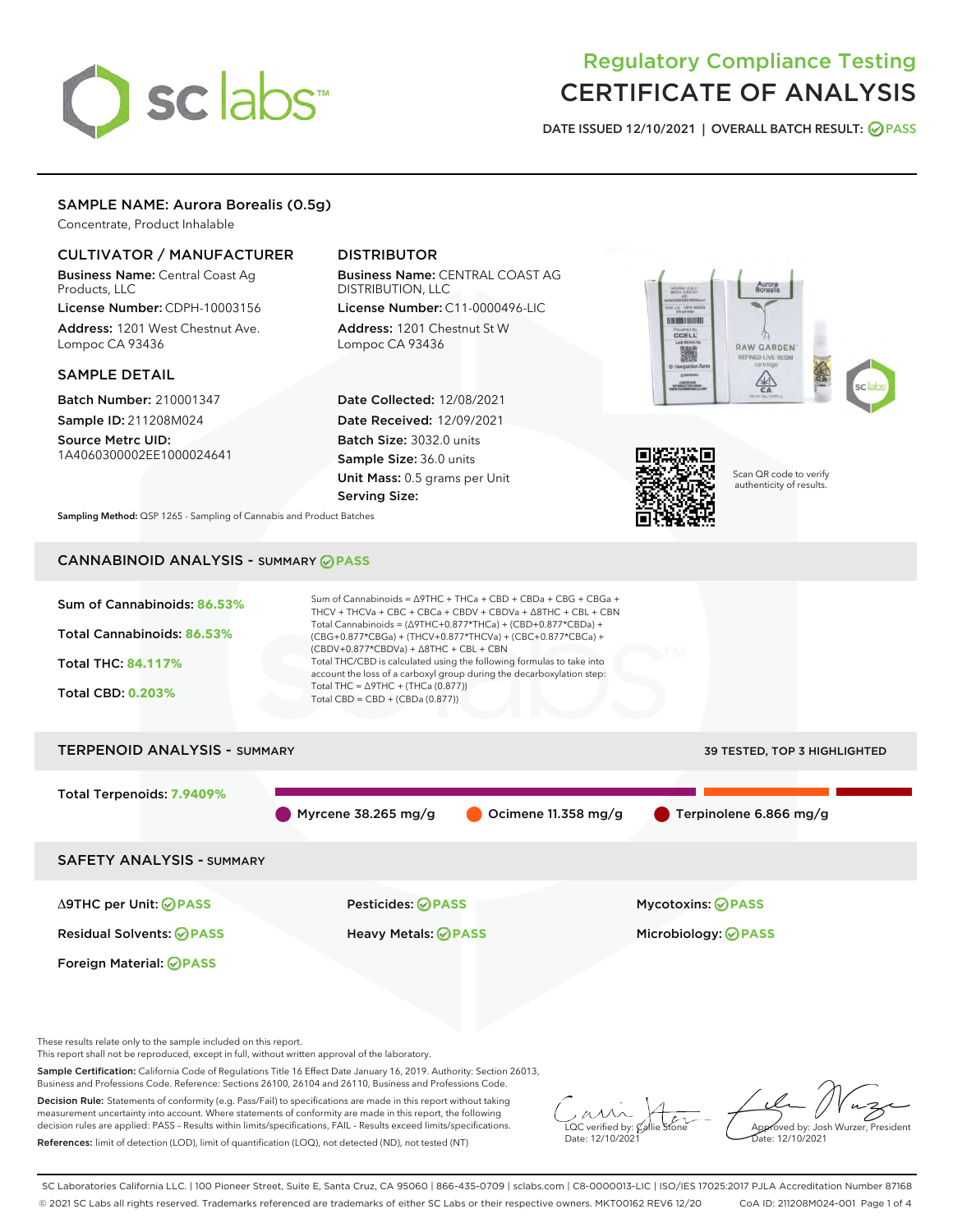



AURORA BOREALIS (0.5G) | DATE ISSUED 12/10/2021 | OVERALL BATCH RESULT: 2 PASS

## CANNABINOID TEST RESULTS - 12/09/2021 2 PASS

Tested by high-performance liquid chromatography with diode-array detection (HPLC-DAD). **Method:** QSP 1157 - Analysis of Cannabinoids by HPLC-DAD

#### TOTAL CANNABINOIDS: **86.53%**

Total Cannabinoids (Total THC) + (Total CBD) + (Total CBG) + (Total THCV) + (Total CBC) + (Total CBDV) + ∆8THC + CBL + CBN

TOTAL THC: **84.117%** Total THC (∆9THC+0.877\*THCa)

TOTAL CBD: **0.203%**

Total CBD (CBD+0.877\*CBDa)

TOTAL CBG: 1.389% Total CBG (CBG+0.877\*CBGa)

TOTAL THCV: 0.53% Total THCV (THCV+0.877\*THCVa)

TOTAL CBC: ND Total CBC (CBC+0.877\*CBCa)

TOTAL CBDV: ND Total CBDV (CBDV+0.877\*CBDVa)

| <b>COMPOUND</b>            | LOD/LOQ<br>(mg/g) | <b>MEASUREMENT</b><br><b>UNCERTAINTY</b><br>(mg/g) | <b>RESULT</b><br>(mg/g) | <b>RESULT</b><br>(%) |
|----------------------------|-------------------|----------------------------------------------------|-------------------------|----------------------|
| <b>A9THC</b>               | 0.06 / 0.26       | ±28.936                                            | 841.17                  | 84.117               |
| <b>CBG</b>                 | 0.06/0.19         | ±0.547                                             | 13.89                   | 1.389                |
| <b>THCV</b>                | 0.1 / 0.2         | ±0.26                                              | 5.3                     | 0.53                 |
| <b>CBN</b>                 | 0.1/0.3           | ±0.19                                              | 2.9                     | 0.29                 |
| <b>CBD</b>                 | 0.07 / 0.29       | ±0.094                                             | 2.03                    | 0.203                |
| $\triangle$ 8THC           | 0.1 / 0.4         | N/A                                                | <b>ND</b>               | <b>ND</b>            |
| <b>THCa</b>                | 0.05/0.14         | N/A                                                | <b>ND</b>               | <b>ND</b>            |
| <b>THCVa</b>               | 0.07/0.20         | N/A                                                | <b>ND</b>               | <b>ND</b>            |
| <b>CBDa</b>                | 0.02/0.19         | N/A                                                | <b>ND</b>               | <b>ND</b>            |
| <b>CBDV</b>                | 0.04/0.15         | N/A                                                | <b>ND</b>               | <b>ND</b>            |
| <b>CBDVa</b>               | 0.03/0.53         | N/A                                                | <b>ND</b>               | <b>ND</b>            |
| <b>CBGa</b>                | 0.1/0.2           | N/A                                                | <b>ND</b>               | <b>ND</b>            |
| <b>CBL</b>                 | 0.06 / 0.24       | N/A                                                | <b>ND</b>               | <b>ND</b>            |
| <b>CBC</b>                 | 0.2 / 0.5         | N/A                                                | <b>ND</b>               | <b>ND</b>            |
| <b>CBCa</b>                | 0.07 / 0.28       | N/A                                                | <b>ND</b>               | <b>ND</b>            |
| <b>SUM OF CANNABINOIDS</b> |                   |                                                    | $865.3$ mg/g            | 86.53%               |

#### **UNIT MASS: 0.5 grams per Unit**

| ∆9THC per Unit                         | 1120 per-package limit | 420.58 mg/unit  | <b>PASS</b> |
|----------------------------------------|------------------------|-----------------|-------------|
| <b>Total THC per Unit</b>              |                        | 420.58 mg/unit  |             |
| <b>CBD</b> per Unit                    |                        | $1.02$ mg/unit  |             |
| <b>Total CBD per Unit</b>              |                        | $1.02$ mg/unit  |             |
| <b>Sum of Cannabinoids</b><br>per Unit |                        | 432.6 mg/unit   |             |
| <b>Total Cannabinoids</b><br>per Unit  |                        | $432.5$ mg/unit |             |

| <b>COMPOUND</b>        | LOD/LOQ<br>(mg/g) | <b>MEASUREMENT</b><br><b>UNCERTAINTY</b><br>(mg/g) | <b>RESULT</b><br>(mg/g) | <b>RESULT</b><br>(%) |
|------------------------|-------------------|----------------------------------------------------|-------------------------|----------------------|
| Myrcene                | 0.008 / 0.025     | ±0.4936                                            | 38.265                  | 3.8265               |
| Ocimene                | 0.011 / 0.038     | ±0.3646                                            | 11.358                  | 1.1358               |
| Terpinolene            | 0.008 / 0.026     | ±0.1408                                            | 6.866                   | 0.6866               |
| Limonene               | 0.005 / 0.016     | ±0.0919                                            | 6.424                   | 0.6424               |
| $\beta$ Caryophyllene  | 0.004 / 0.012     | ±0.2015                                            | 5.660                   | 0.5660               |
| $\alpha$ Pinene        | 0.005 / 0.017     | ±0.0158                                            | 1.843                   | 0.1843               |
| β Pinene               | 0.004 / 0.014     | ±0.0192                                            | 1.668                   | 0.1668               |
| Linalool               | 0.009 / 0.032     | ±0.0545                                            | 1.434                   | 0.1434               |
| $\alpha$ Humulene      | 0.009/0.029       | ±0.0445                                            | 1.387                   | 0.1387               |
| trans-β-Farnesene      | 0.008 / 0.025     | ±0.0299                                            | 0.842                   | 0.0842               |
| Terpineol              | 0.016 / 0.055     | ±0.0501                                            | 0.816                   | 0.0816               |
| Guaiol                 | 0.009 / 0.030     | ±0.0219                                            | 0.464                   | 0.0464               |
| Fenchol                | 0.010 / 0.034     | ±0.0173                                            | 0.448                   | 0.0448               |
| Valencene              | 0.009 / 0.030     | ±0.0191                                            | 0.277                   | 0.0277               |
| Nerolidol              | 0.009 / 0.028     | ±0.0155                                            | 0.247                   | 0.0247               |
| $\alpha$ Phellandrene  | 0.006 / 0.020     | ±0.0031                                            | 0.230                   | 0.0230               |
| $\alpha$ Terpinene     | 0.005 / 0.017     | ±0.0027                                            | 0.183                   | 0.0183               |
| <b>3 Carene</b>        | 0.005 / 0.018     | ±0.0026                                            | 0.180                   | 0.0180               |
| $\gamma$ Terpinene     | 0.006 / 0.018     | ±0.0022                                            | 0.128                   | 0.0128               |
| Borneol                | 0.005 / 0.016     | ±0.0052                                            | 0.123                   | 0.0123               |
| Caryophyllene<br>Oxide | 0.010 / 0.033     | ±0.0055                                            | 0.120                   | 0.0120               |
| Camphene               | 0.005 / 0.015     | ±0.0013                                            | 0.114                   | 0.0114               |
| $\alpha$ Bisabolol     | 0.008 / 0.026     | ±0.0046                                            | 0.087                   | 0.0087               |
| Fenchone               | 0.009 / 0.028     | ±0.0021                                            | 0.071                   | 0.0071               |
| Citronellol            | 0.003 / 0.010     | ±0.0021                                            | 0.043                   | 0.0043               |
| Eucalyptol             | 0.006 / 0.018     | ±0.0008                                            | 0.031                   | 0.0031               |
| Sabinene               | 0.004 / 0.014     | ±0.0003                                            | 0.029                   | 0.0029               |
| p-Cymene               | 0.005 / 0.016     | ±0.0006                                            | 0.023                   | 0.0023               |
| Sabinene Hydrate       | 0.006 / 0.022     | ±0.0009                                            | 0.022                   | 0.0022               |
| Geraniol               | 0.002 / 0.007     | ±0.0006                                            | 0.014                   | 0.0014               |
| Nerol                  | 0.003 / 0.011     | ±0.0005                                            | 0.012                   | 0.0012               |
| (-)-Isopulegol         | 0.005 / 0.016     | N/A                                                | <b>ND</b>               | ND                   |
| Camphor                | 0.006 / 0.019     | N/A                                                | <b>ND</b>               | ND                   |
| Isoborneol             | 0.004 / 0.012     | N/A                                                | ND                      | ND                   |
| Menthol                | 0.008 / 0.025     | N/A                                                | ND                      | ND                   |
| R-(+)-Pulegone         | 0.003 / 0.011     | N/A                                                | <b>ND</b>               | ND                   |
| <b>Geranyl Acetate</b> | 0.004 / 0.014     | N/A                                                | ND                      | ND                   |
| $\alpha$ Cedrene       | 0.005 / 0.016     | N/A                                                | <b>ND</b>               | ND                   |

Cedrol 0.008 / 0.027 N/A ND ND TOTAL TERPENOIDS 79.409 mg/g 7.9409%

SC Laboratories California LLC. | 100 Pioneer Street, Suite E, Santa Cruz, CA 95060 | 866-435-0709 | sclabs.com | C8-0000013-LIC | ISO/IES 17025:2017 PJLA Accreditation Number 87168 © 2021 SC Labs all rights reserved. Trademarks referenced are trademarks of either SC Labs or their respective owners. MKT00162 REV6 12/20 CoA ID: 211208M024-001 Page 2 of 4

# TERPENOID TEST RESULTS - 12/10/2021

Terpene analysis utilizing gas chromatography-flame ionization detection (GC-FID). **Method:** QSP 1192 - Analysis of Terpenoids by GC-FID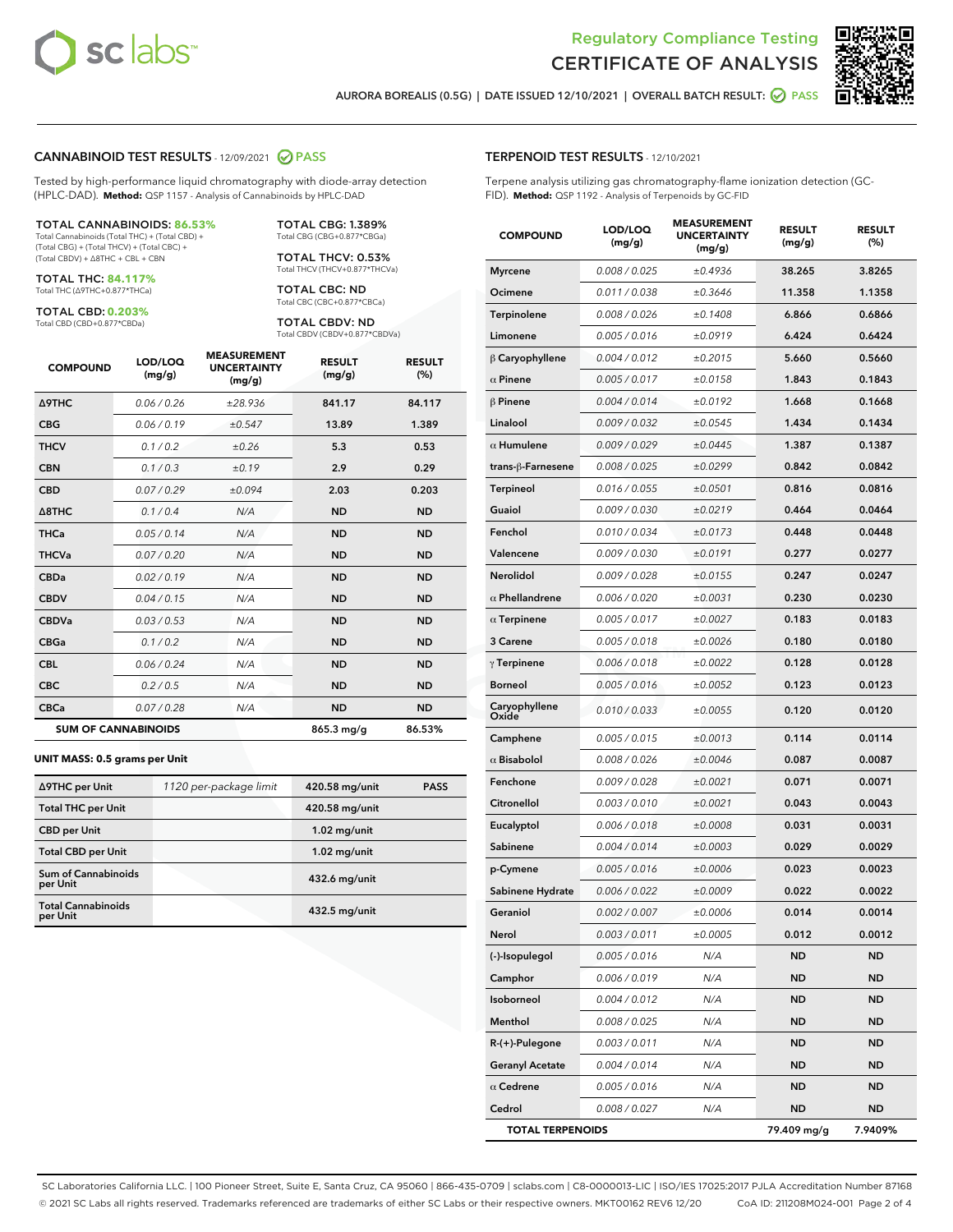



AURORA BOREALIS (0.5G) | DATE ISSUED 12/10/2021 | OVERALL BATCH RESULT: @ PASS

# CATEGORY 1 PESTICIDE TEST RESULTS - 12/10/2021 @ PASS

Pesticide and plant growth regulator analysis utilizing high-performance liquid chromatography-mass spectrometry (HPLC-MS) or gas chromatography-mass spectrometry (GC-MS). \*GC-MS utilized where indicated. **Method:** QSP 1212 - Analysis of Pesticides and Mycotoxins by LC-MS or QSP 1213 - Analysis of Pesticides by GC-MS

| <b>COMPOUND</b>             | LOD/LOQ<br>$(\mu g/g)$ | <b>ACTION</b><br><b>LIMIT</b><br>$(\mu g/g)$ | <b>MEASUREMENT</b><br><b>UNCERTAINTY</b><br>$(\mu g/g)$ | <b>RESULT</b><br>$(\mu g/g)$ | <b>RESULT</b> |
|-----------------------------|------------------------|----------------------------------------------|---------------------------------------------------------|------------------------------|---------------|
| Aldicarb                    | 0.03 / 0.08            | $\geq$ LOD                                   | N/A                                                     | <b>ND</b>                    | <b>PASS</b>   |
| Carbofuran                  | 0.02/0.05              | $\ge$ LOD                                    | N/A                                                     | <b>ND</b>                    | <b>PASS</b>   |
| Chlordane*                  | 0.03 / 0.08            | $\ge$ LOD                                    | N/A                                                     | <b>ND</b>                    | <b>PASS</b>   |
| Chlorfenapyr*               | 0.03/0.10              | $\ge$ LOD                                    | N/A                                                     | <b>ND</b>                    | <b>PASS</b>   |
| Chlorpyrifos                | 0.02 / 0.06            | $\ge$ LOD                                    | N/A                                                     | <b>ND</b>                    | <b>PASS</b>   |
| Coumaphos                   | 0.02 / 0.07            | $\ge$ LOD                                    | N/A                                                     | <b>ND</b>                    | <b>PASS</b>   |
| Daminozide                  | 0.02 / 0.07            | $\ge$ LOD                                    | N/A                                                     | <b>ND</b>                    | <b>PASS</b>   |
| <b>DDVP</b><br>(Dichlorvos) | 0.03/0.09              | $\ge$ LOD                                    | N/A                                                     | <b>ND</b>                    | <b>PASS</b>   |
| Dimethoate                  | 0.03 / 0.08            | $\ge$ LOD                                    | N/A                                                     | <b>ND</b>                    | <b>PASS</b>   |
| Ethoprop(hos)               | 0.03/0.10              | $\ge$ LOD                                    | N/A                                                     | <b>ND</b>                    | <b>PASS</b>   |
| Etofenprox                  | 0.02/0.06              | $\ge$ LOD                                    | N/A                                                     | <b>ND</b>                    | <b>PASS</b>   |
| Fenoxycarb                  | 0.03/0.08              | $\ge$ LOD                                    | N/A                                                     | <b>ND</b>                    | <b>PASS</b>   |
| Fipronil                    | 0.03/0.08              | $\ge$ LOD                                    | N/A                                                     | <b>ND</b>                    | <b>PASS</b>   |
| Imazalil                    | 0.02 / 0.06            | $\ge$ LOD                                    | N/A                                                     | <b>ND</b>                    | <b>PASS</b>   |
| <b>Methiocarb</b>           | 0.02 / 0.07            | $\ge$ LOD                                    | N/A                                                     | <b>ND</b>                    | <b>PASS</b>   |
| Methyl<br>parathion         | 0.03/0.10              | $\ge$ LOD                                    | N/A                                                     | <b>ND</b>                    | <b>PASS</b>   |
| <b>Mevinphos</b>            | 0.03/0.09              | $\ge$ LOD                                    | N/A                                                     | <b>ND</b>                    | <b>PASS</b>   |
| Paclobutrazol               | 0.02 / 0.05            | $\ge$ LOD                                    | N/A                                                     | <b>ND</b>                    | <b>PASS</b>   |
| Propoxur                    | 0.03/0.09              | $\ge$ LOD                                    | N/A                                                     | <b>ND</b>                    | <b>PASS</b>   |
| Spiroxamine                 | 0.03 / 0.08            | $\ge$ LOD                                    | N/A                                                     | <b>ND</b>                    | <b>PASS</b>   |
| <b>Thiacloprid</b>          | 0.03/0.10              | $\ge$ LOD                                    | N/A                                                     | <b>ND</b>                    | <b>PASS</b>   |
|                             |                        |                                              |                                                         |                              |               |

## CATEGORY 2 PESTICIDE TEST RESULTS - 12/10/2021 @ PASS

| <b>COMPOUND</b>          | LOD/LOO<br>$(\mu g/g)$ | <b>ACTION</b><br>LIMIT<br>$(\mu g/g)$ | <b>MEASUREMENT</b><br><b>UNCERTAINTY</b><br>$(\mu g/g)$ | <b>RESULT</b><br>$(\mu g/g)$ | <b>RESULT</b> |  |
|--------------------------|------------------------|---------------------------------------|---------------------------------------------------------|------------------------------|---------------|--|
| Abamectin                | 0.03/0.10              | 0.1                                   | N/A                                                     | <b>ND</b>                    | <b>PASS</b>   |  |
| Acephate                 | 0.02/0.07              | 0.1                                   | N/A                                                     | <b>ND</b>                    | <b>PASS</b>   |  |
| Acequinocyl              | 0.02/0.07              | 0.1                                   | N/A                                                     | <b>ND</b>                    | <b>PASS</b>   |  |
| Acetamiprid              | 0.02/0.05              | 0.1                                   | N/A                                                     | <b>ND</b>                    | <b>PASS</b>   |  |
| Azoxystrobin             | 0.02/0.07              | 0.1                                   | N/A                                                     | <b>ND</b>                    | <b>PASS</b>   |  |
| <b>Bifenazate</b>        | 0.01/0.04              | 0.1                                   | N/A                                                     | <b>ND</b>                    | <b>PASS</b>   |  |
| <b>Bifenthrin</b>        | 0.02/0.05              | 3                                     | N/A                                                     | <b>ND</b>                    | <b>PASS</b>   |  |
| <b>Boscalid</b>          | 0.03/0.09              | 0.1                                   | N/A                                                     | <b>ND</b>                    | <b>PASS</b>   |  |
| Captan                   | 0.19/0.57              | 0.7                                   | N/A                                                     | <b>ND</b>                    | <b>PASS</b>   |  |
| Carbaryl                 | 0.02/0.06              | 0.5                                   | N/A                                                     | <b>ND</b>                    | <b>PASS</b>   |  |
| Chlorantranilip-<br>role | 0.04/0.12              | 10                                    | N/A                                                     | <b>ND</b>                    | <b>PASS</b>   |  |
| Clofentezine             | 0.03/0.09              | 0.1                                   | N/A                                                     | <b>ND</b>                    | <b>PASS</b>   |  |

## CATEGORY 2 PESTICIDE TEST RESULTS - 12/10/2021 continued

| <b>COMPOUND</b>               | LOD/LOQ<br>(µg/g) | <b>ACTION</b><br>LIMIT<br>(µg/g) | <b>MEASUREMENT</b><br><b>UNCERTAINTY</b><br>(µg/g) | <b>RESULT</b><br>(µg/g) | <b>RESULT</b> |
|-------------------------------|-------------------|----------------------------------|----------------------------------------------------|-------------------------|---------------|
| Cyfluthrin                    | 0.12 / 0.38       | $\overline{c}$                   | N/A                                                | <b>ND</b>               | <b>PASS</b>   |
| Cypermethrin                  | 0.11/0.32         | 1                                | N/A                                                | <b>ND</b>               | <b>PASS</b>   |
| Diazinon                      | 0.02 / 0.05       | 0.1                              | N/A                                                | <b>ND</b>               | <b>PASS</b>   |
| Dimethomorph                  | 0.03 / 0.09       | 2                                | N/A                                                | <b>ND</b>               | <b>PASS</b>   |
| Etoxazole                     | 0.02 / 0.06       | 0.1                              | N/A                                                | <b>ND</b>               | <b>PASS</b>   |
| Fenhexamid                    | 0.03 / 0.09       | 0.1                              | N/A                                                | <b>ND</b>               | <b>PASS</b>   |
| Fenpyroximate                 | 0.02 / 0.06       | 0.1                              | N/A                                                | <b>ND</b>               | <b>PASS</b>   |
| Flonicamid                    | 0.03 / 0.10       | 0.1                              | N/A                                                | <b>ND</b>               | <b>PASS</b>   |
| Fludioxonil                   | 0.03 / 0.10       | 0.1                              | N/A                                                | <b>ND</b>               | <b>PASS</b>   |
| Hexythiazox                   | 0.02 / 0.07       | 0.1                              | N/A                                                | <b>ND</b>               | <b>PASS</b>   |
| Imidacloprid                  | 0.04 / 0.11       | 5                                | N/A                                                | <b>ND</b>               | <b>PASS</b>   |
| Kresoxim-methyl               | 0.02 / 0.07       | 0.1                              | N/A                                                | <b>ND</b>               | <b>PASS</b>   |
| Malathion                     | 0.03 / 0.09       | 0.5                              | N/A                                                | <b>ND</b>               | <b>PASS</b>   |
| Metalaxyl                     | 0.02 / 0.07       | 2                                | N/A                                                | <b>ND</b>               | <b>PASS</b>   |
| Methomyl                      | 0.03 / 0.10       | $\mathcal{I}$                    | N/A                                                | <b>ND</b>               | <b>PASS</b>   |
| Myclobutanil                  | 0.03 / 0.09       | 0.1                              | N/A                                                | <b>ND</b>               | <b>PASS</b>   |
| Naled                         | 0.02 / 0.07       | 0.1                              | N/A                                                | <b>ND</b>               | <b>PASS</b>   |
| Oxamyl                        | 0.04 / 0.11       | 0.5                              | N/A                                                | <b>ND</b>               | <b>PASS</b>   |
| Pentachloronitro-<br>benzene* | 0.03 / 0.09       | 0.1                              | N/A                                                | <b>ND</b>               | <b>PASS</b>   |
| Permethrin                    | 0.04/0.12         | 0.5                              | N/A                                                | <b>ND</b>               | <b>PASS</b>   |
| Phosmet                       | 0.03 / 0.10       | 0.1                              | N/A                                                | <b>ND</b>               | <b>PASS</b>   |
| Piperonylbu-<br>toxide        | 0.02 / 0.07       | 3                                | N/A                                                | <b>ND</b>               | <b>PASS</b>   |
| Prallethrin                   | 0.03 / 0.08       | 0.1                              | N/A                                                | <b>ND</b>               | <b>PASS</b>   |
| Propiconazole                 | 0.02 / 0.07       | 0.1                              | N/A                                                | <b>ND</b>               | <b>PASS</b>   |
| Pyrethrins                    | 0.04 / 0.12       | 0.5                              | N/A                                                | <b>ND</b>               | <b>PASS</b>   |
| Pyridaben                     | 0.02 / 0.07       | 0.1                              | N/A                                                | <b>ND</b>               | <b>PASS</b>   |
| Spinetoram                    | 0.02 / 0.07       | 0.1                              | N/A                                                | <b>ND</b>               | <b>PASS</b>   |
| Spinosad                      | 0.02 / 0.07       | 0.1                              | N/A                                                | <b>ND</b>               | <b>PASS</b>   |
| Spiromesifen                  | 0.02 / 0.05       | 0.1                              | N/A                                                | <b>ND</b>               | <b>PASS</b>   |
| Spirotetramat                 | 0.02 / 0.06       | 0.1                              | N/A                                                | ND                      | <b>PASS</b>   |
| Tebuconazole                  | 0.02 / 0.07       | 0.1                              | N/A                                                | <b>ND</b>               | <b>PASS</b>   |
| Thiamethoxam                  | 0.03 / 0.10       | 5                                | N/A                                                | <b>ND</b>               | <b>PASS</b>   |
| Trifloxystrobin               | 0.03 / 0.08       | 0.1                              | N/A                                                | <b>ND</b>               | <b>PASS</b>   |

SC Laboratories California LLC. | 100 Pioneer Street, Suite E, Santa Cruz, CA 95060 | 866-435-0709 | sclabs.com | C8-0000013-LIC | ISO/IES 17025:2017 PJLA Accreditation Number 87168 © 2021 SC Labs all rights reserved. Trademarks referenced are trademarks of either SC Labs or their respective owners. MKT00162 REV6 12/20 CoA ID: 211208M024-001 Page 3 of 4